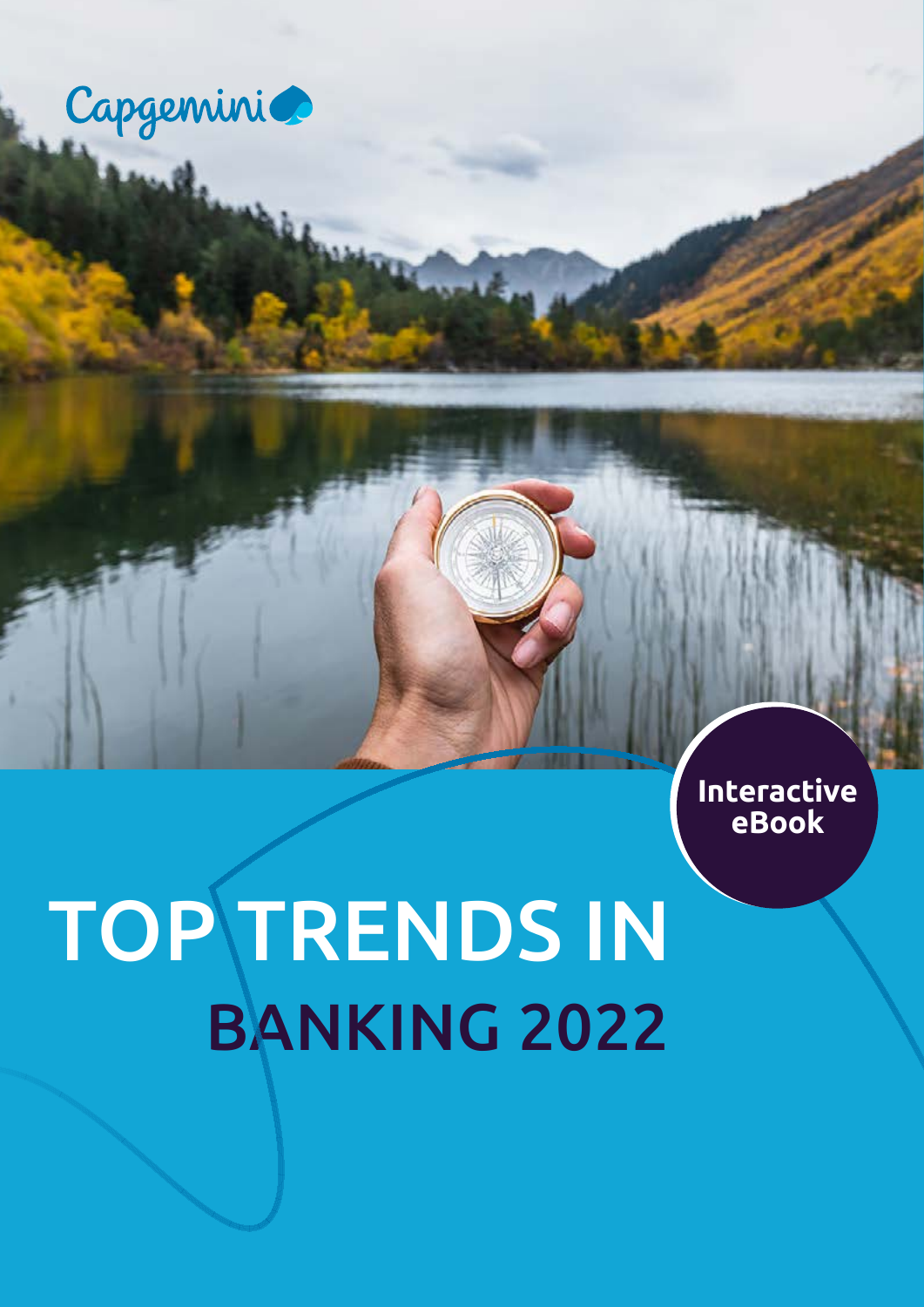### **[www](https://www.capgemini.com/service/top-trends-in-2022/)** in **y**

## TABLE OF **CONTENTS**



| <b>TOP TRENDS IN RETAIL BANKING 2022</b>     |    |
|----------------------------------------------|----|
| <b>TOP TRENDS IN WEALTH MANAGEMENT 2022</b>  |    |
| <b>TOP TRENDS IN PAYMENTS 2022</b>           | X  |
| <b>TOP TRENDS IN COMMERCIAL BANKING 2022</b> | 1Ω |

COMMERCIAL BANKING TOP TRENDS 2022

Capgemini Top Trends in Banking 2022 books explore and analyze the various business trends expected to shape the financial services ecosystem this year and beyond.

# BANKING 2022 TOP TRENDS IN





**TOP TRENDS 2022** 

RETAIL BANKING<br>TOP TRENDS 2022

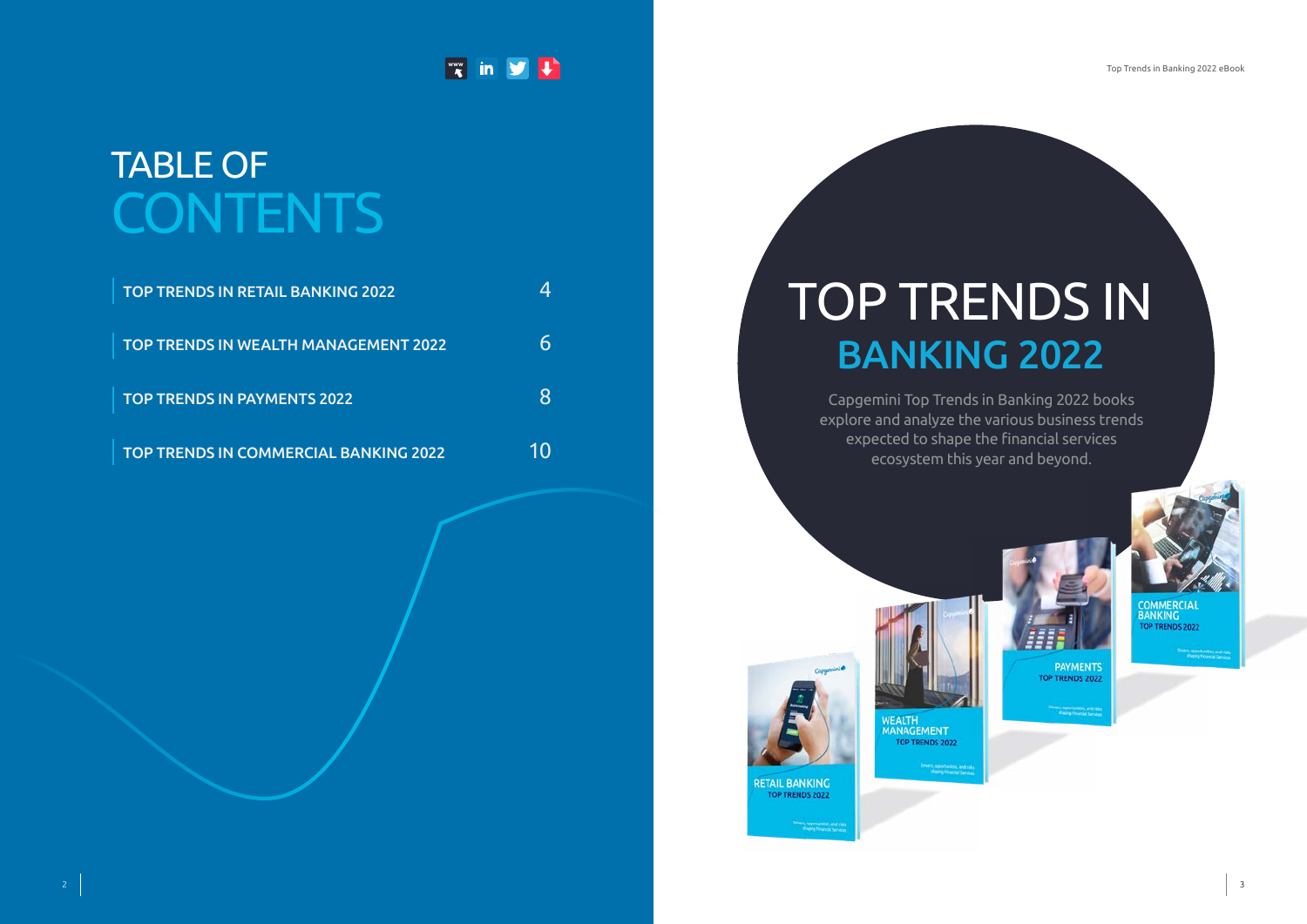### <span id="page-2-0"></span>TOP TRENDS IN RETAIL BANKING 2022

Retail banks seeking to bolster eroding mindshare will focus on customer-centricity in 2022. However, their success will be contingent on investment in new technologies to resiliently face competitive challengers such as Super FinTechs. The pandemic sparked a cost transformation wave in the FS sector that is forcing banks to restructure expenses. The new era features platformication centered around Banking-as-a-Service (BaaS) offerings and migration to the Cloud.

A robust and resilient IT core infrastructure will enable banks to launch digital-only subsidiaries. While digital technologies are critical, data remains banks' most significant asset, and platformification will allow firms to orchestrate data ecosystems. The spotlight on data accentuates the need for advanced cybersecurity. Banks can position themselves to lead the ESG charge by financing relevant projects and empowering businesses, individuals, and geographies to support a sustainable and more green world.

A recurring theme among 2022 trends is banks' exploration of emerging technologies such as 5G and Decentralized Finance (DeFi), which could usher in a new banking era.



For more information or a private presentation on Top Trends in Retail Banking 2022, contact us at [financialservices@capgemini.com](mailto:financialservices%40capgemini.com?subject=)

The trends on slideshare











in Retail Banking 2022

brochure



Source: Capgemini Financial Services Analysis, 2021.



Source: Capgemini Financial Services Analysis, 2021.

#### Top Trends

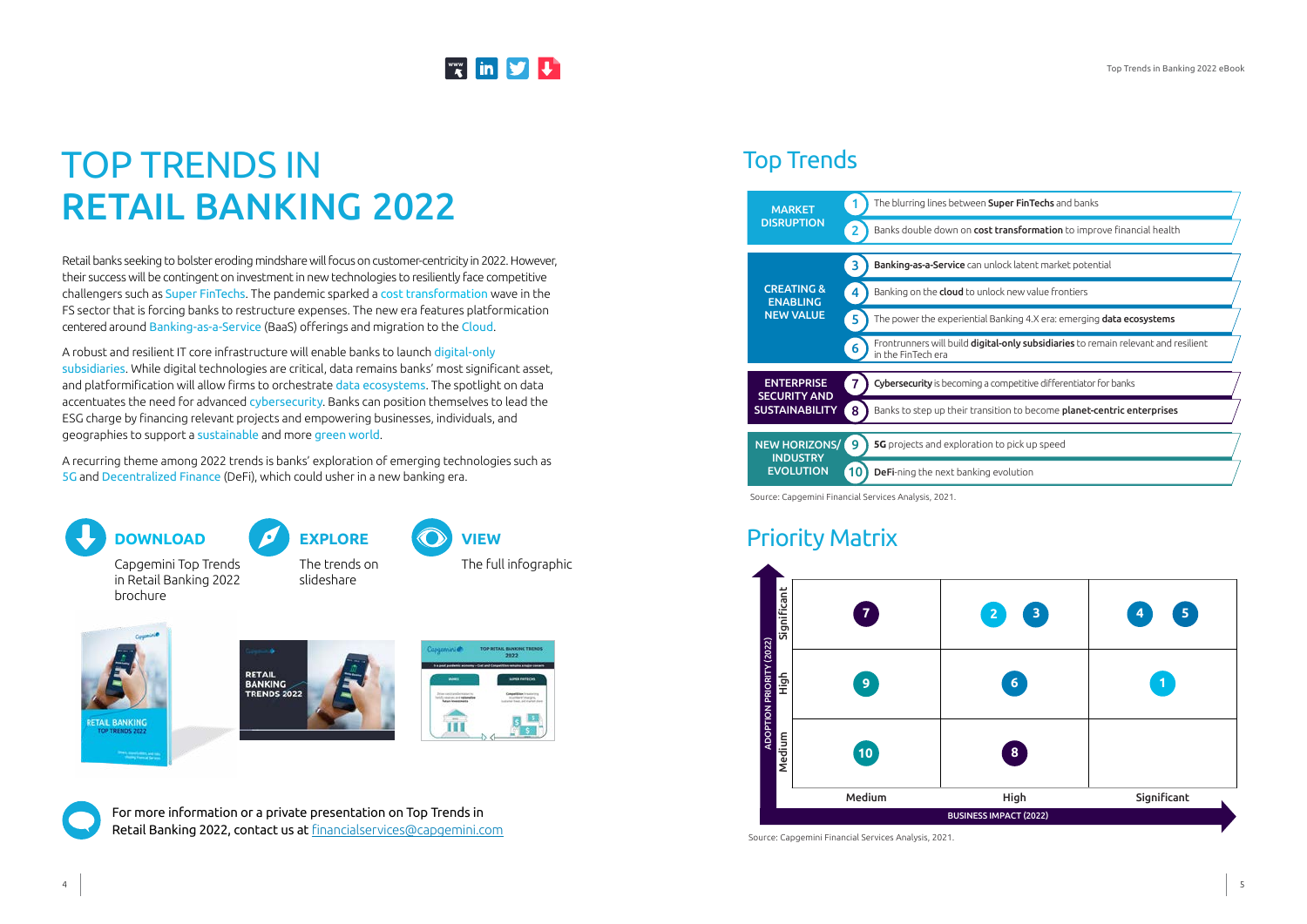### **[www](https://www.capgemini.com/service/top-trends-in-2022/).in 9 4**

### <span id="page-3-0"></span>TOP TRENDS IN WEALTH MANAGEMENT 2022

Recent lessons about anticipating and preparing for the future will be invaluable in 2022 as COVID-19's wide-reaching effects continue to influence the wealth management (WM) industry.

WM firms must prepare to leverage opportunities around the *Great Wealth Transfer* to capture younger client segments. Consolidation among business units and other firms also offers strategic advantages. As the financial wealth of ultra-HNWIs grows, family offices are gaining prominence. Digital asset investment strategies are becoming critical as interest in digital assets expands. Therefore, human-centered design will be essential to building a superior digital client experience while ensuring cybersecurity. Additionally, a hybrid advisory approach appears inevitable for successful engagement with emerging segments, including the mass affluent and millenials.

As demand for sustainable investing escalates, WM firms need solutions to measure ESG impact. Behavioral analytics can help firms ace client experience, retain investors and drive growth. In the future, the move to embedded wealth management will require ecosystem collaboration to boost capabilities, expand reach, and cut costs.

For more information or a private presentation on Top Trends in Wealth Management 2022, contact us at [financialservices@capgemini.com](mailto:financialservices%40capgemini.com?subject=)











Source: Capgemini Financial Services Analysis, 2021.



Source: Capgemini Financial Services Analysis, 2021.

### Top Trends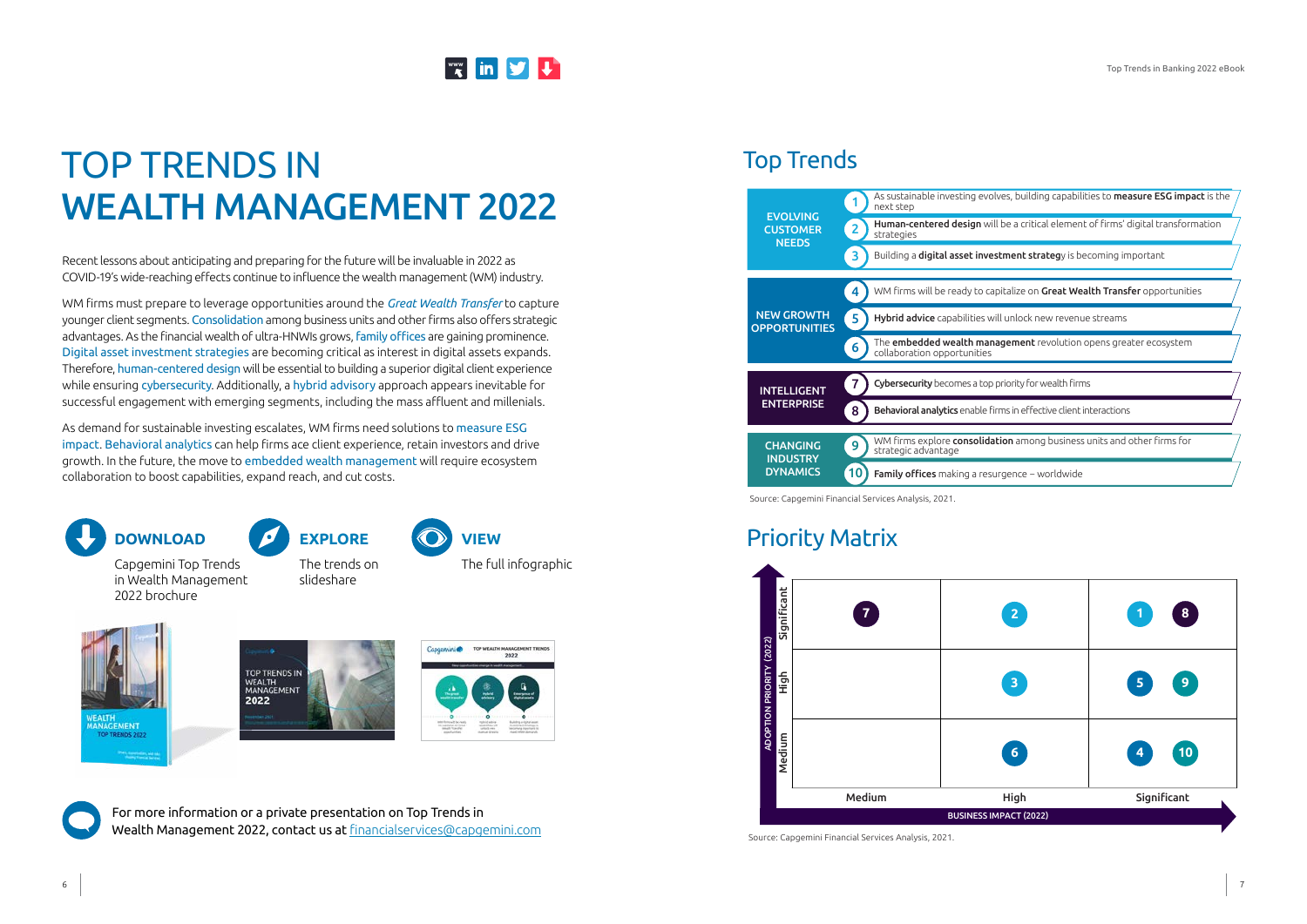### <span id="page-4-0"></span>TOP TRENDS IN PAYMENTS 2022

An experience-driven environment where payments for consumer lifestyle purchases are invisible, frictionless, and enabling functions that boost customer experience (CX) – Payments 4.X kicks off in 2022. The traditional payments instrument mix will morph to include next-gen payment methods, and digital ID infrastructure will become essential as payments transparency expands.

The digital evolution will further enable non-banks to offer innovative propositions to SMBs. BigTechs will also reach out to the B2B segment with innovative partnerships. As firms collaborate, the payments industry will count on open ecosystems for efficiencies at scale while reducing costs. In the Payments 4.X era, firms will also consider PaaS and data-based API models to remain competitive and profitable. As more consumers embrace new payments systems in the wake of the pandemic, cybersecurity will continue to be critical.

PayTechs will diversify to offer services beyond payments as banks focus on customer reach and CX in 2022. Payment firms will also scale up and expand their reach through consolidation. As more countries develop digital currencies, CBDC may open a new payments journey path.

For more information or a private presentation on Top Trends in Payments 2022, contact us at [financialservices@capgemini.com](mailto:financialservices%40capgemini.com?subject=)











Source: Capgemini Financial Services Analysis, 2021.



Source: Capgemini Financial Services Analysis, 2021.

### Top Trends

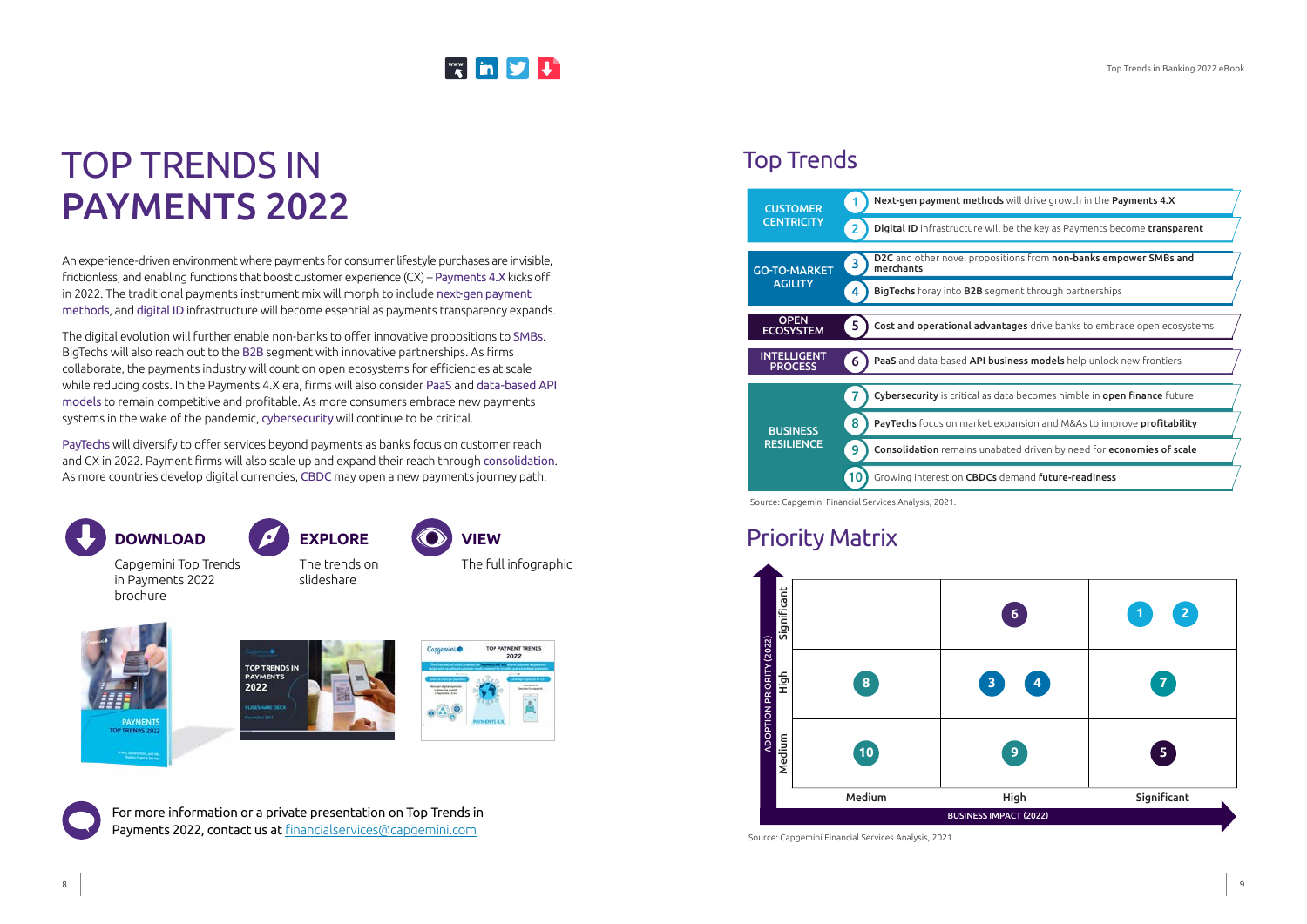### **[www](https://www.capgemini.com/service/top-trends-in-2022/).in 9 4**

### <span id="page-5-0"></span>TOP TRENDS IN COMMERCIAL BANKING 2022

The 2022 scene is set for commercial firms to transition from traditional banking for business to the business of experience. As real-time payments evolve, banks will leverage intelligent automation to enable real-time treasury management and enhance cash-flow forecasting for clients.

The next step for commercial banks will be to monetize digitized services through As-a-Service models. At the same time, FinTechs will diversify the consumer banking ecosystem by collaborating with incumbents or introducing one-stop-shop super-apps for all banking needs. In addition, technology-enabled alternative lenders will fulfill the demands of micro, small and medium enterprises that find qualification for traditional banking loans difficult.

Abundant data and access to newer technologies will power back-office transformation and enable commercial lenders to optimize credit decisions. Driven by stakeholders clamoring for ESG consideration, commercial banks will continue to address sustainability. The most futurefocused commercial banks will explore blockchain-powered smart contracts to reduce trade and settlement cycles.

For more information or a private presentation on Top Trends in Commercial Banking 2022, contact us at [financialservices@capgemini.com](mailto:financialservices%40capgemini.com?subject=)











Source: Capgemini Financial Services Analysis, 2021.



Source: Capgemini Financial Services Analysis, 2021.

### Top Trends